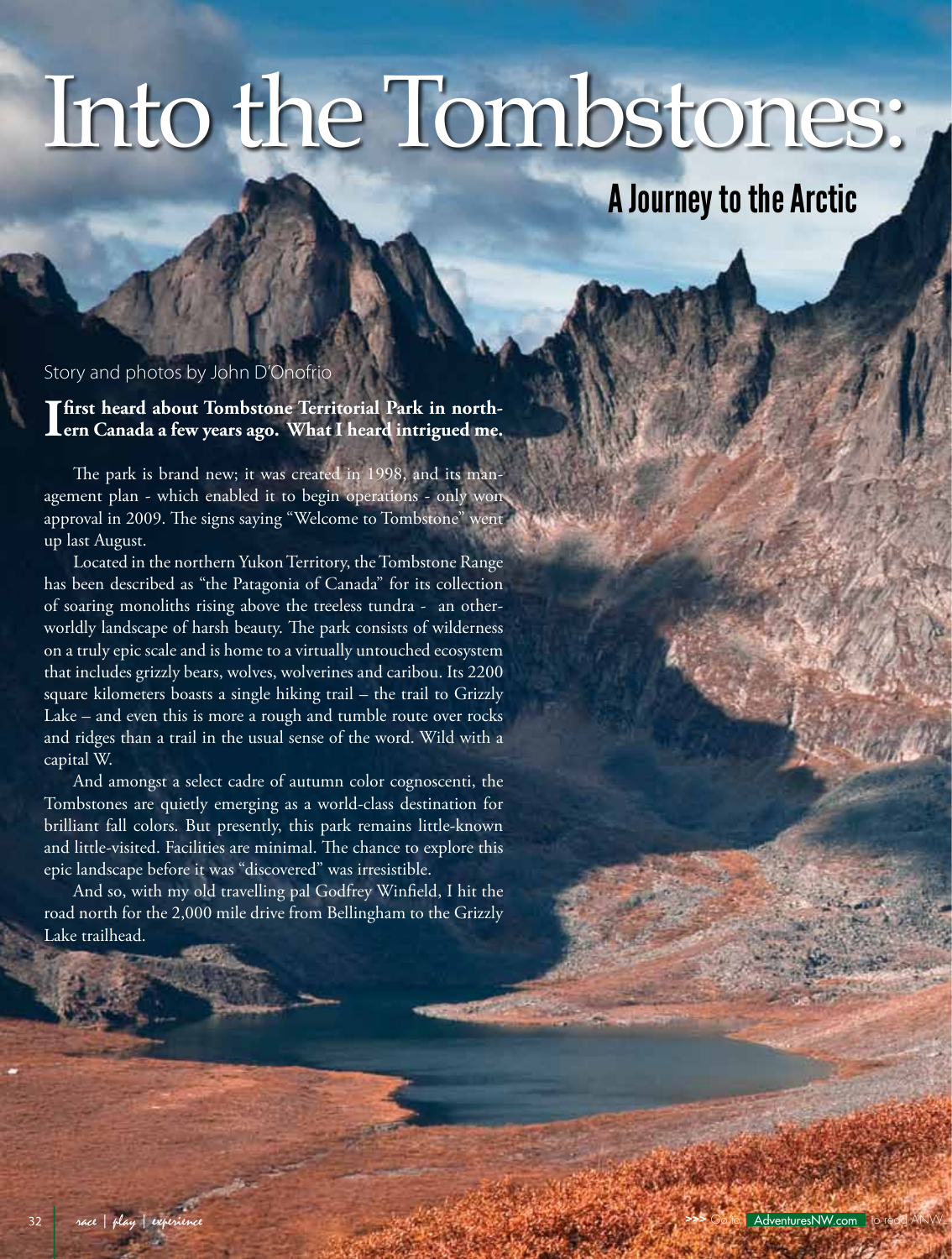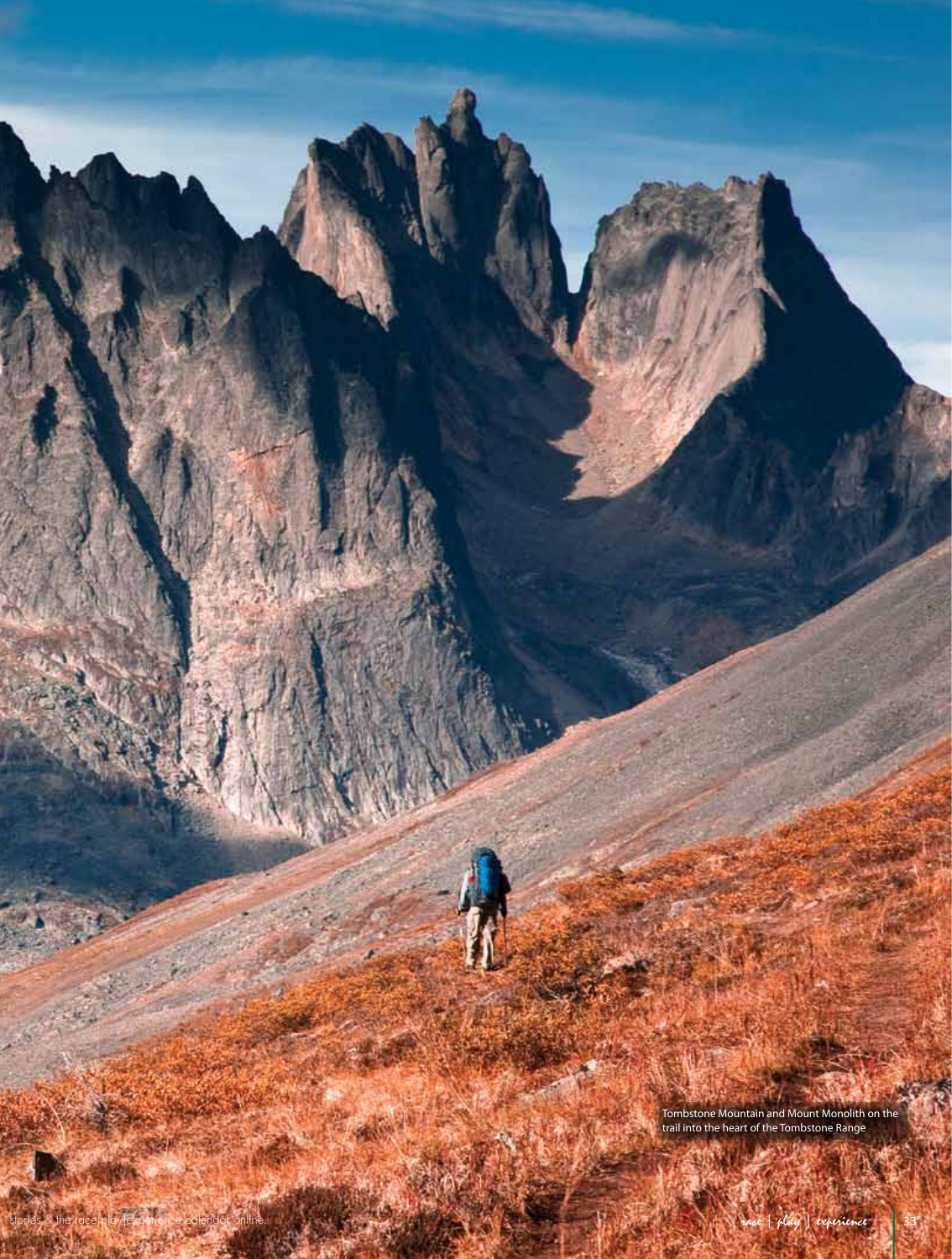### Into the Tombstones

Three and a half days later, suffering from serious road fatigue, we found ourselves heading north on the Dempster 'Highway', Canada's northern-most road (see page 36). It was early evening when the Tombstones came into view, like the Hallelujah Chorus, off to the west. An amazing - and sobering - sight. From a distance, it was easy to see how the mountains got their Anglo name - the sheer rock towers surely resemble massive tombstones, a giant's graveyard. The Gwich'in people, ancestral inhabitants of these isolated mountains, called them *Ddhal Ch'el*, which translates roughly as "among the sharp, ragged, rocky mountains". No kidding.

The next morning we visited the

Tombstone Interpretive Center to secure hiking permits. The facility,like the park, is brand new - an off-the-grid wonder of timber and stone. To get a permit, it was necessary to sign a waiver

#### Our route would take us up onto Grizzly Ridge before dropping beside Grizzly Creek into the Grizzly Valley and finally reaching Grizzly Lake. I was glad that I'd brought the bear spray.

acknowledging that if we didn't return, no one would come looking for us. A nice touch, we thought.

Our route would take us up onto Grizzly Ridge before dropping beside Grizzly Creek into the Grizzly Valley

and finally reaching Grizzly Lake. I was glad that I'd brought the bear spray.

At the trailhead, we hoisted our backpacks under clear blue skies and started up through a forest of brilliant yellow birch trees. Before long we found ourselves at the upper edge of the tree line, ascending a rocky alpine ridge, views widening with each step upward. All around us the sub-arctic wilderness was a blaze of color – the yellow forests yielding to deep red tundra where the ridges climbed out of the valley of the North Klondike River.

We traversed the top of the serpentine ridge, climbing through notches and side-hilling on loose rocks. In the distance to the west we began to get glimpses of the dark towers that encircled Grizzly Lake. Rising like

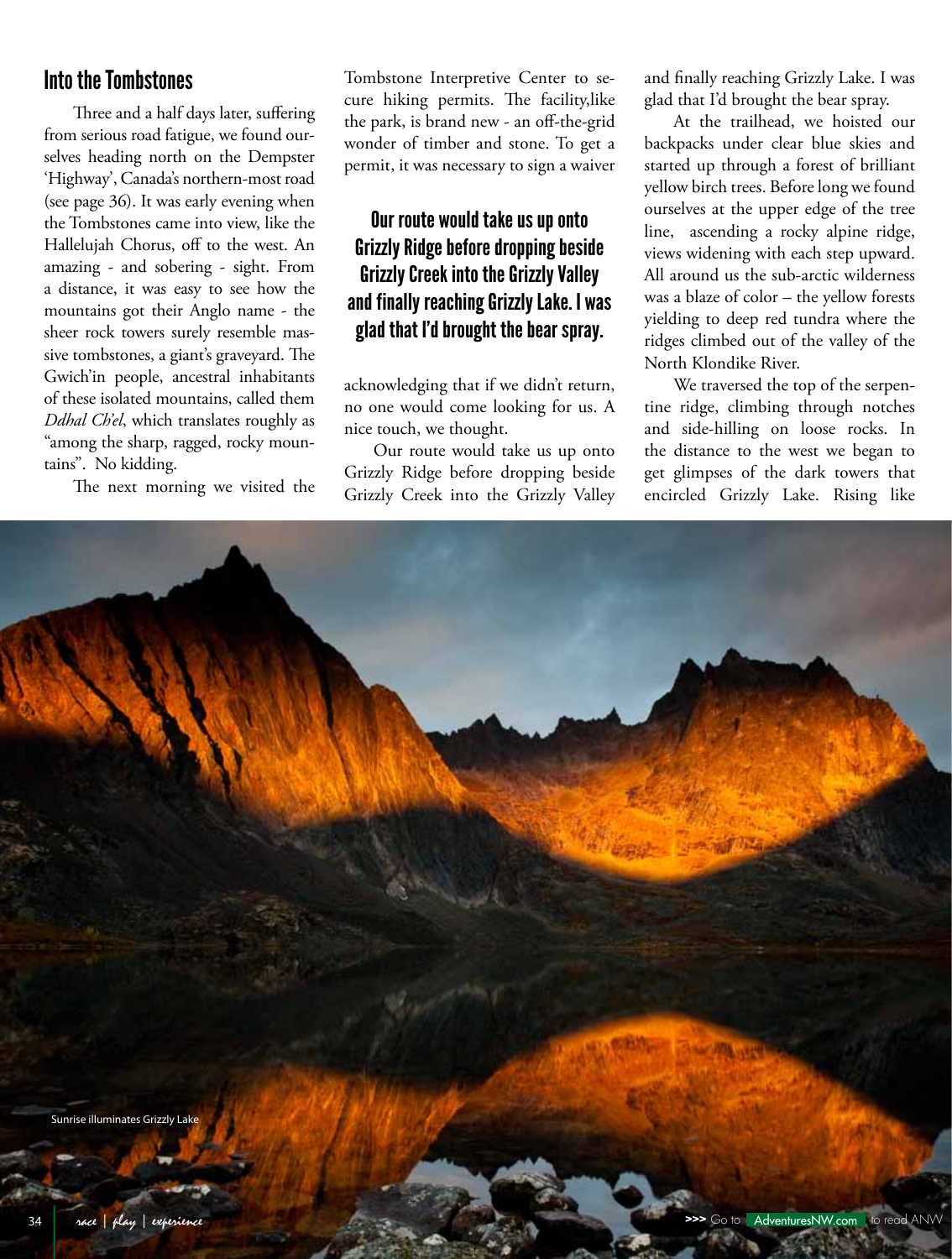the mountains of Mordor, Tombstone Mountain and Mount Monolith crowded the sky.

After more than nine hours on the ridge, the route descended to golden meadows, bustling with marmots. Another exhausting hour and a half over slippery lichencovered boulders brought us to the austere shores of the lake in its cold and treeless cirque beneath vertical walls of stone. We had it all to ourselves.

### Beneath the Towers

The immensity and primordial emptiness of the place was overwhelming: wilderness on a scale that we don't often get to experience. It was a place where conversations were held in hushed tones.

We spent the next few days exploring the wild vertical topography around



Grizzly Lake - climbing scree slopes to high and lonely ledges, watching rainbows shimmer over shattered grey rocks, silently observing as the sunrises and sunsets bathed the epic landscapes with luminescent light.

Wandering through knee-high 'for-

ests' of dwarf birch, across mossy-green bogs and through fields of played-out fireweed, we were reminded of summer's brief seductive blossoming here just below the arctic circle. From the high places, the great towers loomed,

continued on page 37



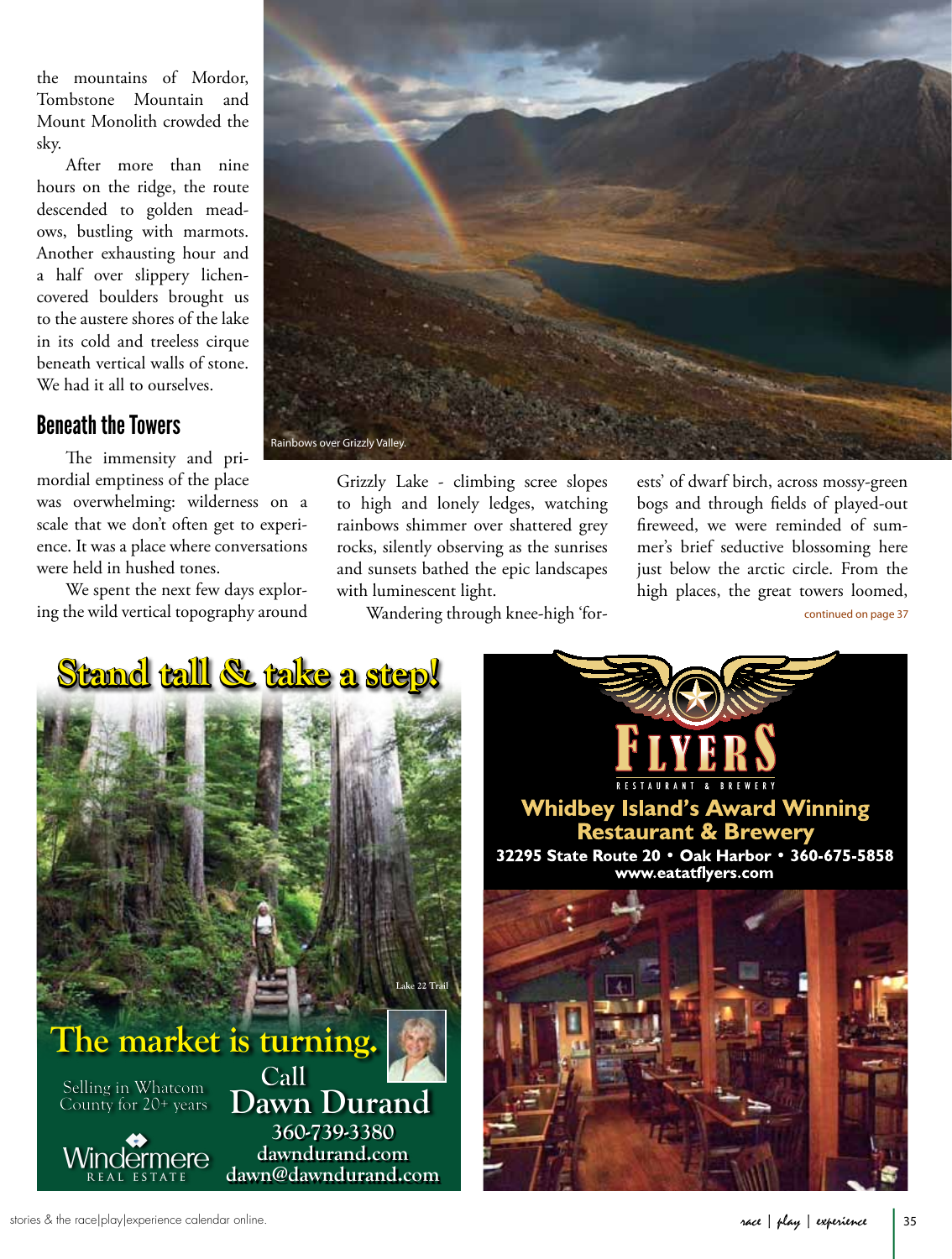## Road to Adventure: The Dempster Highway



**T**wenty years ago, I had the pleasure of travelling to the arctic coast of Alaska via the Dalton "Highway", the 400-mile long gravel haul road built to construct the Alaska pipeline that stretches to the Beaufort Sea. Hiking in the Brooks Range and experiencing the vast limitless wilderness of the Arctic coastal plain have been treasured memories ever since.

So when contemplating a journey to the Tombstone Range in the northern Yukon Territory, the Dempster Highway caught my eye. Besides the Haul Road, the Dempster - Canada's northern-most road - is the only other road in North America that crosses the Arctic Circle. Beginning in the north-

on this lonely road. The route will take us up the valleys of storied rivers - the North Klondike, Blackstone, Ogilvie, and Peel; rivers that, for all intents and purposes, are unchanged from ancient times, save the wearing of water on stone and the almost unimaginable weight of winters that settle over these northern lands for most of the year.

The road, at least as far as the border with the Northwest Territories, is devoid of towns, and largely empty of people. It's surface is gravel and dirt. Walk in any direction and you're on your own. North of Tombstone Park, the road traverses the treeless Blackstone Uplands, a vast area of tundra and rolling hills. Kettle ponds are scattered about the landscape and the area is popular with *alces alcesgigas*, the tundra moose.

As we travel north along the Blackstone River, the Ogilvie Mountains rise in the distance. Chalk-white, these bare, rounded peaks hang spectrally against

> for gas at Eagle Plains. It's the only gas station along a 570 mile stretch

> Continuing north, we cross the Eagle River, it's banks a yellow blaze of aspens, and drive through vast landscapes of spindly black spruce - the taiga forest, land of little sticks. The scale is hard to internalize. A roadside sign marks the crossing of the Arctic Circle. Beyond Rock Creek (an actual campground here, out of the wind), the road climbs into the Richardsons and roiling clouds. We enter the Northwest Territories in a

of highway.

the northern horizon. The play of light and shadow on their slopes is a visual spectacle. Camping along the Dempster is as easy as pulling off the road on any number of gravel tracks that inevitably lead to the banks of one of the rivers. Solitude is a given. So is the relentless wind.

Darkness finally comes and the Aurora Borealis dances in the sky, shimmering red, blue, green, yellow among the stars. Under such conditions, sleep is not easily contemplated.

North of the Ogilvies, the road climbs to the top of Eagle Plains, a high plateau with panoramic views back at the white mountains and ahead to the Richardson Range. We stop here for showers and gas. *Everyone* stops

ern Yukon Territory near Dawson, the road continues past the Tombstones, winding its way north for 450 miles, crossing the Arctic Circle and entering the Northwest Territories before ending at Inuvik, an Inuvialuit village on the fabled MacKenzie River Delta.

The first gas station is 230 miles up the road (a surreal motel/café/highway maintenance facility called Eagle Plains). These miles are blessedly devoid of civilization. Other than the Tombstone Territorial Park interpretive center and the odd outfitters cabin, there are virtually no other struc-

tures of any kind along the way.



So after a spectacular hike in the Tombstone Range, near the southern terminus of the Dempster, it seemed only proper to explore farther north

serious blow, visibility down to a hundred feet. We turn around at Wright Pass, wheels spinning in the mud. Time to head home, which from these lonely mountains, seems very far away indeed.